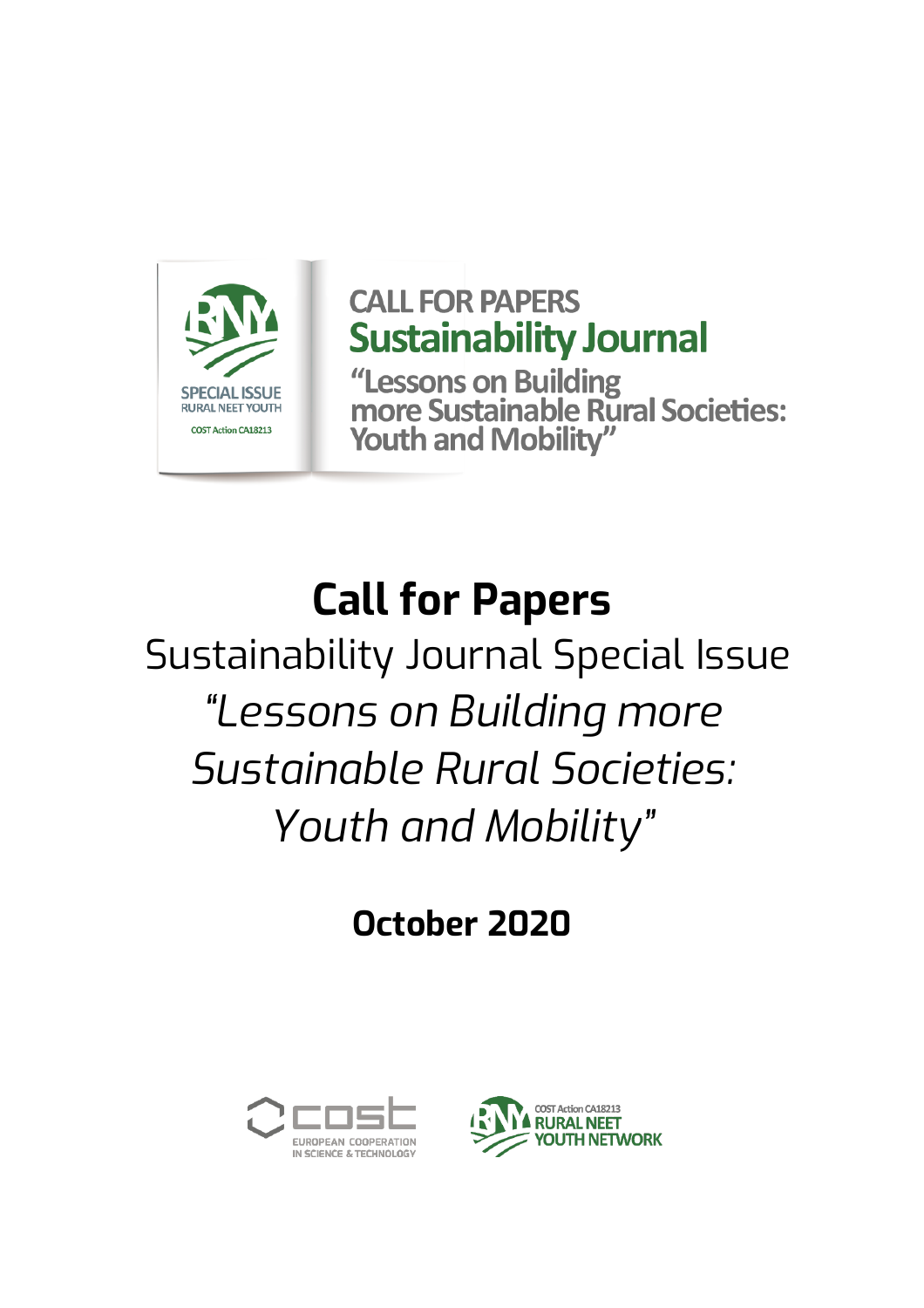



**CALL FOR PAPERS Special Issue**

### **COST Action CA 18123 Rural NEET Youth Network: Modelling the risks underlying rural NEETs social exclusion**

#### **Call for Papers: Sustainability Journal Special Issue: "Lessons on Building more Sustainable Rural Societies: Youth and Mobility"**

- **- Abstract no later than the 15th of November 2020**
- **- Full article no later than the 15th of February 2021**
- **- Expected publication by 1 st of April 2021**

According to our Annual Thematic Plan, we have the opportunity to fund Article Processing Charge of up to 8 articles for the Special Issue "Lessons on Building more Sustainable Rural Societies: Youth and Mobility" to be published in Sustainability Journal (Q2 both in 2019 Journal Citation Reports and SCOPUS impact indexes).

In this Special Issue, we encourage researchers to submit theoretical, methodological and empirical articles on topics related such as:

- How youth outgoing migration affects aging and sustainability in rural areas;
- Nor in Employment not in Education Rural Youth;
- How youth internal migration contributes to rural sustainability;
- What type of policies or practices help youth to stay in rural areas;

• How youth migrants and asylum seekers are settled and what challenges they face;

• Transportation and commuting strategies and challenges for rural areas that are relevant for youth inclusion and sustainability;

• How constrained transportation options could lead to transportation disadvantage and social exclusion in rural areas;

• Limited accessibility in rural areas and its impact on youth everyday lives.

The scope of this Special Issue is to provide a platform for researchers to share their research work on the field of youth mobility and rurality including aspects of

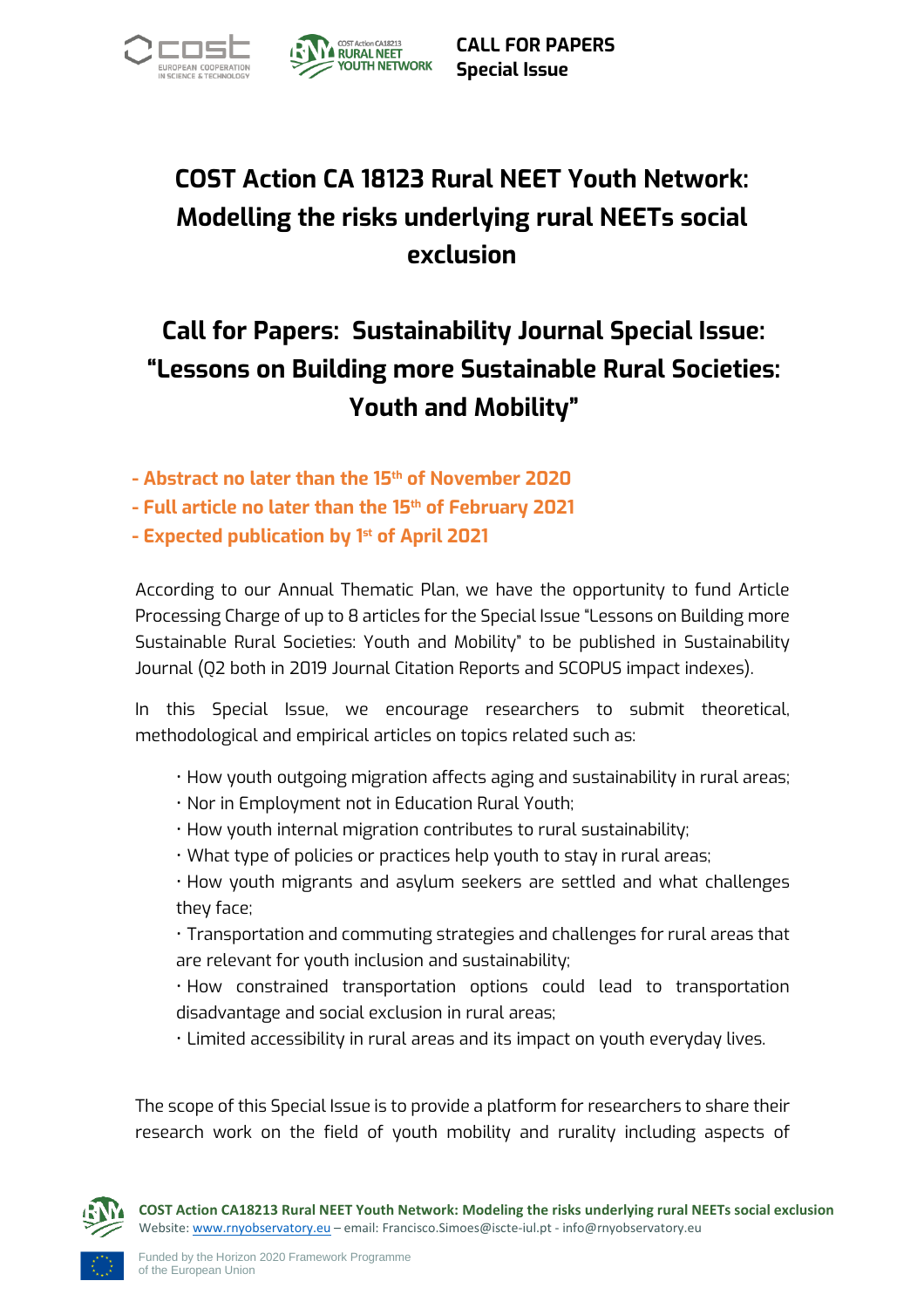



migrations, transportation, commuting, rural development, social exclusion and inclusion.

In order to COST and RNYN to be able to fully reimburse Article Processing Charges (CHF 1900 or approx. €1759), manuscript proposals will be selected by the Guest editors of the Special Issue based on the basis of the fulfilment (and the degree of fulfilment) of the following 4 criteria:

1. Accepted articles including authors of RNYN from at least three COST Member Countries.

2. Accepted manuscripts must be related to the topic of this specific call.

3. Contributions should be considered relevant to RNYN's Scope/Approach and be an original theoretical, methodological or empirical contribution to the field not being considered for publication elsewhere or already published.

4. Accepted articles having at least 50% of the authors from ITC countries (as defined by COST) and/or by Early Career Investigators will be prioritized in the selection for funding.

All proposals received under this call will be classified by the editors of this special issue in three categories after receiving the editorial decision on publication:

A) Accepted articles for publication to be funded 100% under the RNYN COST action.

B) Accepted articles for publication to which authors fund APC with their own resources.

C) Non-accepted articles.

All articles will be reviewed by anonymous reviewers selected by the journal. Articles must be written in academic UK English and reviewed by professional editors. As you know, there is some budget in the COST action to cover professional language editing.

#### **TIMELINE FOR THE PUBLICATION OF THE SPECIAL ISSUE:**

1. To Inform all RNYN Consortium members.

2. To submit of a short proposal/description of the article thus Guest Editors be able to evaluate the fit of the article in the special issue by this link: <https://forms.gle/HYHAB4y9CiigNamB8> **Deadline: 15th November 2020**.